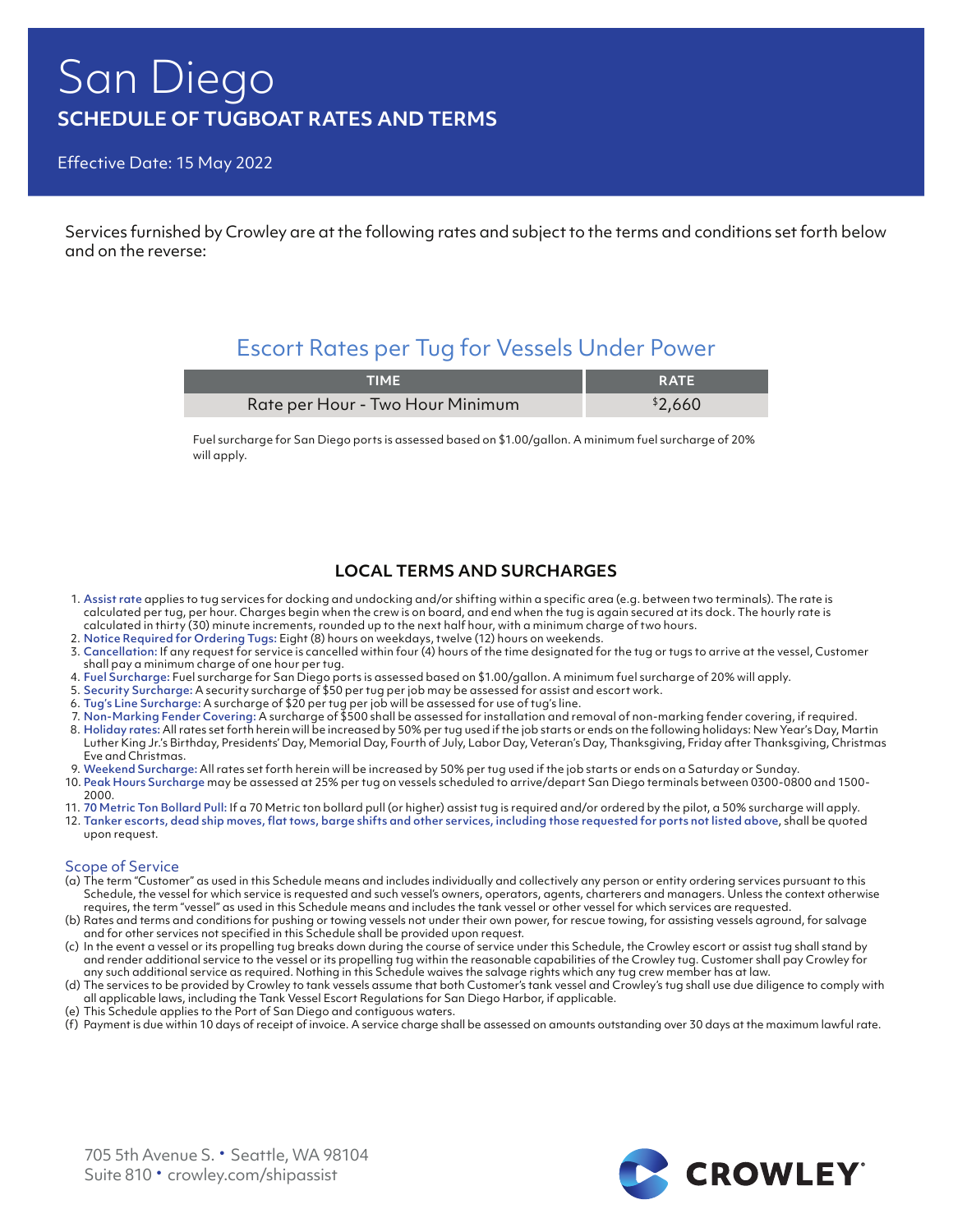#### Unusual Conditions

When circumstances beyond the control of Crowley, such as weather, tidal conditions, difficult berths, obstructions, congestion, vessel size or configuration, requests by ship's master, pilot or port agent, or other factors require that additional tugs be dispatched to a job, charges for services performed by such additional tugs shall be at the Hourly Rates set forth in this Schedule. When additional tugs are dispatched and/or conditions are such that the vessel assisted or escorted is delayed, Crowley shall attempt to contact the ship's agent, but shall not be held liable for failure or inability to do so or for any loss, damage or expense resulting from such delay. If any vessel assist or escort involves special or unusual risks, Crowley may require agreement on modified rates and terms and conditions. Crowley reserves the right, in its sole discretion, to decline to offer service to any potential customer.

#### Delegation

All or part of any service furnished pursuant to this Schedule may be delegated to another service provider without notice to Customer. Customer agrees that any service provider performing delegated services shall have the benefit of all defenses, exemptions and limitations of liability provided pursuant to this Schedule for the benefit of the parties listed below in the Limitation of Liability Clause. In performance of any such delegated services, the service provider shall be considered an independent contractor and not the agent, contractor or employee of Crowley. Crowley reserves the right to recover all costs incurred by hiring other service providers to perform work on behalf of Crowley, without discount.

#### Warranties

Crowley warrants that it shall exercise due diligence to furnish seaworthy tugs which are adequately manned and equipped for the work to be performed pursuant to this Schedule. Except as provided in this Warranties Clause, Crowley makes no warranties of any kind, express or implied, and expressly disclaims any warranty of workmanlike service or performance.

#### **Exceptions**

Crowley agrees to supply services promptly as requested, taking into consideration prior commitments, upon receipt of orders. Notwithstanding any other provision of this Schedule to the contrary, Crowley shall not be responsible for delays, extra expenses or damages of any nature whatsoever caused by strikes, accidents, fire, weather, failure of personnel or equipment, acts of God or any other similar or dissimilar cause beyond the control and without the fault of Crowley.

#### Limitation of Liability

The furnishing of any service or any action taken by Crowley pursuant to this Schedule shall not be construed to be or give rise to a personal contract. It is understood and agreed that Crowley, the tugs, their owners, charterers, operators, managers and agents shall have the benefit of all exceptions from and limitations of liability to which such party is entitled under the limitation of liability statutes of the United States. Neither Customer, nor Crowley, the tugs, their owners, charterers, operators, managers or agents shall be liable for any indirect or consequential damages, including without limitation, extra expense, loss of profits, loss of use of vessel or property, delay or damages resulting from loss of use of vessel or property, whether resulting from negligence, breach of the terms and conditions of this Schedule, or otherwise by Customer or Crowley, and even if the possibility of such damage is foreseeable by Customer or Crowley. Any vessel assisted, towed or escorted pursuant to this Schedule assumes all risk of any and all loss or damage sustained by it or by any other vessel, property or person resulting from the parting of any hawser or other line, by whomsoever furnished, and whether the parting was due to insufficiency, negligence, wear or other cause. Unless entitled to immunity as a responder or otherwise under OPA-90 or applicable state laws and subject to defenses to, exemptions from and limitations of liability provided in this Schedule, Crowley, the tugs, their owners, charterers, operators, managers and agents shall be liable, to the extent but only to the extent based upon their degree of legal fault, up to and including the first \$250,000 collectively for all claims, demands, causes of action, liabilities and costs (including attorneys' fees) arising out of or related to a single occurrence or connected series of occurrences in connection with any service rendered by Crowley pursuant to this Schedule. Customer understands and agrees that the Hourly Rates assume the limitation of liability afforded by this Limitation of Liability Clause and that this Clause shall not be limited, restricted or in any way affected by the amount of insurance carried by Customer.

#### Indemnity

All claims, demands, causes of action, liabilities and costs (including attorneys' fees) exceeding the first \$250,000 collectively that are attributable or alleged to be attributable to the acts or omissions of Crowley, the tugs, their owners, charterers, operators, managers or agents, or to a tug's unseaworthiness, and which arise out of or relate to a single occurrence or connected series of occurrences in connection with any service rendered by Crowley pursuant to this Schedule shall be subject to the following indemnity: Customer agrees to indemnify and hold harmless Crowley, its directors, officers, agents, employees, insurers, shareholders, representatives, affiliated companies, subcontractors, vessels and their owners, operators, agents, charterers and managers (individually an "Indemnified Party" and collectively the "Indemnified Parties") from and against any and all in personam and in rem claims, demands, causes of action, liabilities and costs of every type and character, including but not limited to attorneys' fees, expenses, penalties, fines (including penalties or other charges or costs imposed by any federal, state or local authority), and damages which an Indemnified Party suffers, sustains or becomes liable for by reason of any accidents, damages, injuries and/or being deemed a responsible or third party for purposes of pollution laws such as OPA-90 and state laws either to the person (including any employee or agent thereof) or property of Crowley or Customer, to the person and/or property (including any natural resources) of any third party, including but not limited to, federal and state governments and agencies thereof, landowners, shipowners and cargo arising out of or related to performance of any services pursuant to this Schedule. The parties intend for this indemnity to apply in all instances, including but not limited to allision, collision, personal injury, fire, explosion, grounding and oil spill of any nature whatsoever (including without limitation crude oil, refined products and bunkers). Customer further agrees that the Indemnified Parties shall have the right, but not the obligation, to tender the defense to Customer of any and all lawsuits or other legal proceedings arising out of or in any way connected with matters which are the subject of this Indemnity Clause, but that failure to tender any such lawsuit or legal proceeding for defense shall in no way release or relieve Customer of its obligations under this Indemnity Clause.

#### Notice of Damage and Claim

Notice of any alleged damage or injury suffered or caused by a vessel to which services are rendered pursuant to this Schedule must be given to Crowley within a reasonable time (not to exceed 48 hours) after the alleged occurrence. If it is intended that a claim be made upon Crowley based upon such alleged damage or injury, written notice of such intention must be given within thirty (30) days of such occurrence. In the absence of either one or both notices provided for above, no claim arising out of such occurrence shall be valid, and no suit may be maintained in respect of such claim on account of damage or injury suffered or caused by such vessel. In any event, Crowley shall be discharged from any liability of any nature whatsoever unless suit is